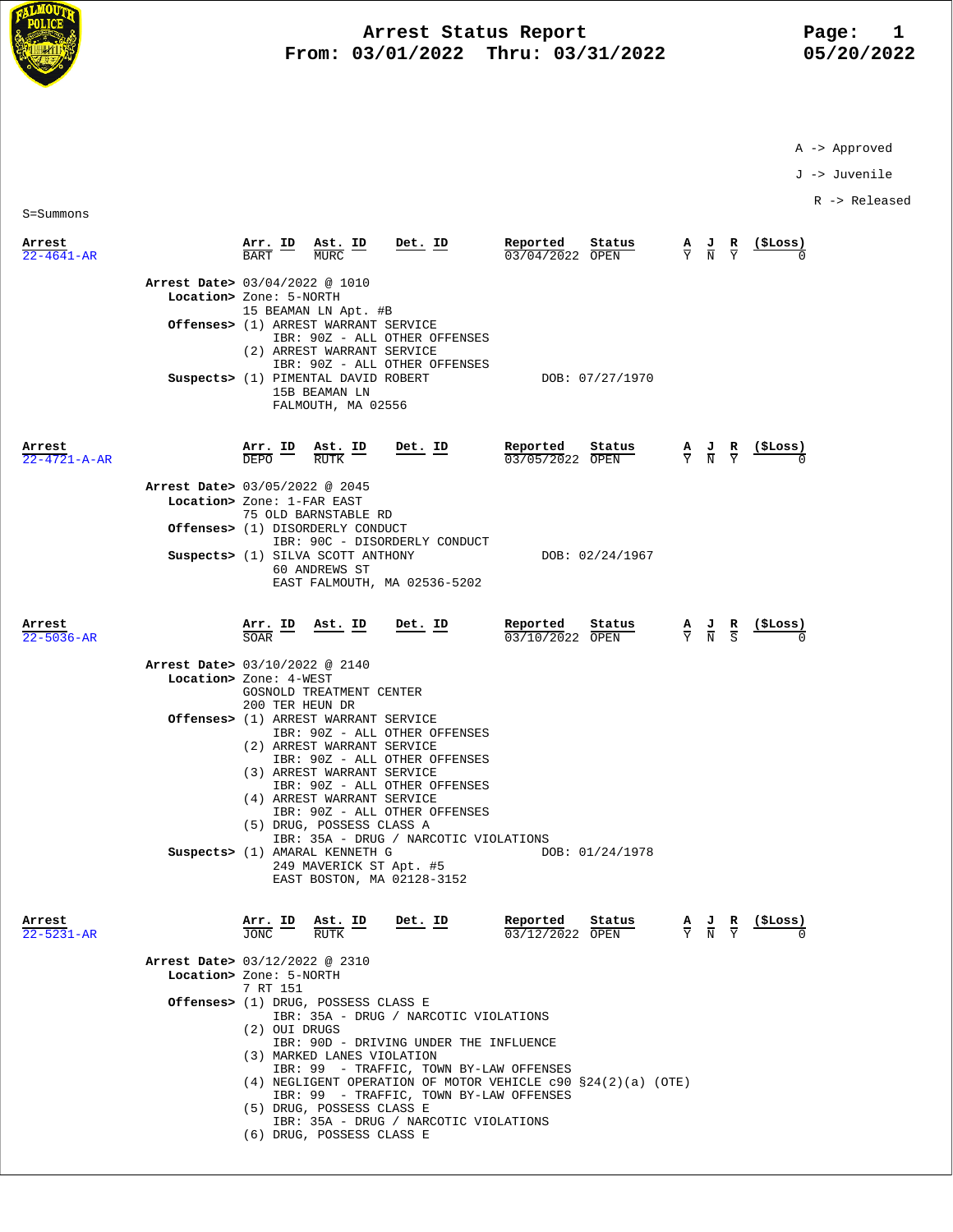## Arrest Status Report Page: 2  **From: 03/01/2022 Thru: 03/31/2022 05/20/2022**

IBR: 35A - DRUG / NARCOTIC VIOLATIONS

S=Summons

A -> Approved

J -> Juvenile

R -> Released

|                            | (7) DRUG, POSSESS CLASS E<br>Suspects> (1) COHEN DANIEL G<br>16 TEE WAY<br>SOUTH YARMOUTH, MA 02664                                                                                            | IBR: 35A - DRUG / NARCOTIC VIOLATIONS                                              |                               | DOB: 04/05/1990                                                                               |                                                                 |                               |                                                               |
|----------------------------|------------------------------------------------------------------------------------------------------------------------------------------------------------------------------------------------|------------------------------------------------------------------------------------|-------------------------------|-----------------------------------------------------------------------------------------------|-----------------------------------------------------------------|-------------------------------|---------------------------------------------------------------|
| Arrest<br>$22 - 5364 - AR$ | $\frac{\texttt{Arr.}}{\texttt{ROGE}}$ $\frac{\texttt{ID}}{\texttt{DEPO}}$ $\frac{\texttt{Ast.}}{\texttt{DEPO}}$                                                                                | <u>Det. ID</u>                                                                     | Reported<br>$03/14/2022$ OPEN | $\frac{\text{Status}}{\text{OPEN}}$ $\frac{A}{Y}$ $\frac{J}{N}$ $\frac{R}{Y}$                 |                                                                 |                               | (ŞLoss)                                                       |
|                            | Arrest Date> 03/14/2022 @ 2052<br>Location> Zone: 5-NORTH<br><b>BOURNES FARM</b>                                                                                                               |                                                                                    |                               |                                                                                               |                                                                 |                               |                                                               |
|                            | 6 NORTH FALMOUTH HWY<br>0ffenses> (1) OUI-LIQUOR OR .08%<br>(2) NEGLIGENT OPERATION OF MOTOR VEHICLE $c90 S24(2)(a)$ (OTE)                                                                     | IBR: 90D - DRIVING UNDER THE INFLUENCE                                             |                               |                                                                                               |                                                                 |                               |                                                               |
|                            | (3) STOP/YIELD, FAIL TO<br>Suspects> (1) BEARSE TAMMI MARIE<br>7 GUNNERS WAY<br>E FREETOWN, MA 02717-1129                                                                                      | IBR: 99 - TRAFFIC, TOWN BY-LAW OFFENSES<br>IBR: 99 - TRAFFIC, TOWN BY-LAW OFFENSES |                               | DOB: 11/12/1985                                                                               |                                                                 |                               |                                                               |
| Arrest<br>$22 - 5439 - AR$ | <b>Arr. ID</b> Ast. ID<br>RUTK <b>EXAMPLE</b>                                                                                                                                                  | <u>Det. ID</u>                                                                     |                               | Status<br><b>Reported Status</b> $\frac{A}{0.3/15/2022}$ <b>OPEN</b> $\frac{A}{Y}$ <b>N N</b> |                                                                 |                               | $(_{\sim}$                                                    |
|                            | Arrest Date> 03/15/2022 @ 2015<br>Location> Zone: 1-FAR EAST<br>EXCEL AUTO REPAIR<br>94 EAST FALMOUTH HWY                                                                                      |                                                                                    |                               |                                                                                               |                                                                 |                               |                                                               |
|                            | <b>Offenses&gt;</b> (1) LICENSE SUSPENDED/REVOKED, OP MV WITH, SUBSQ.OFF                                                                                                                       | IBR: 99 - TRAFFIC, TOWN BY-LAW OFFENSES                                            |                               |                                                                                               |                                                                 |                               |                                                               |
|                            | Suspects> (1) ZORNITSKY JAIME E<br>805 PITCHERS WAY<br>HYANNIS, MA                                                                                                                             |                                                                                    |                               | DOB: 03/27/1991                                                                               |                                                                 |                               |                                                               |
| Arrest<br>$22 - 5488 - AR$ | Arr. ID<br>BATC<br><u>Ast. ID</u><br>MAUR                                                                                                                                                      | <u>Det. ID</u>                                                                     | Reported<br>03/16/2022 OPEN   | Status                                                                                        |                                                                 |                               | $\frac{A}{Y}$ $\frac{J}{N}$ $\frac{R}{Y}$ $\frac{($Loss)}{0}$ |
|                            | Arrest Date> 03/16/2022 @ 1200<br>Location> Zone: 1-FAR EAST<br>SOUTH CAPE MOTEL INC                                                                                                           |                                                                                    |                               |                                                                                               |                                                                 |                               |                                                               |
|                            | 499 WAQUOIT HWY<br><b>Offenses&gt;</b> (1) STRANGULATION OR SUFFOCATION<br>IBR: 13A - AGGRAVATED ASSAULT<br>(2) A&B SIMPLE<br>IBR: 13B - SIMPLE ASSAULT<br>(3) B&E BUILDING DAYTIME FOR FELONY | IBR: 220 - BURGLARY / BREAKING AND ENTERI                                          |                               |                                                                                               |                                                                 |                               |                                                               |
|                            | Victims> (1) WILCOX ADAM LEIGH<br>Suspects> (1) WELCH THOMAS A<br>499 WAQUOIT HGY Apt. #24<br>E FALMOUTH, MA 02536-6322                                                                        |                                                                                    |                               | DOB: 02/24/1962                                                                               |                                                                 |                               |                                                               |
| Arrest<br>$22 - 5539 - AR$ | Arr. ID<br>Ast. ID<br>CARD<br>JONC                                                                                                                                                             | Det. ID                                                                            | Reported<br>03/16/2022 OPEN   | Status                                                                                        | $\frac{\mathbf{A}}{\mathbf{Y}}$ $\frac{\mathbf{J}}{\mathbf{N}}$ | $rac{\mathbf{R}}{\mathbf{Y}}$ | (\$Loss)                                                      |
|                            | Arrest Date> 03/16/2022 @ 1959<br>Location> Zone: 1-FAR EAST                                                                                                                                   |                                                                                    |                               |                                                                                               |                                                                 |                               |                                                               |
|                            | 128 BONNIE LN<br>Offenses> (1) PROTECTIVE CUSTODY (LIQUOR)<br>IBR: 90Z - ALL OTHER OFFENSES<br>(2) ASSAULT                                                                                     |                                                                                    |                               |                                                                                               |                                                                 |                               |                                                               |
|                            |                                                                                                                                                                                                |                                                                                    |                               |                                                                                               |                                                                 |                               |                                                               |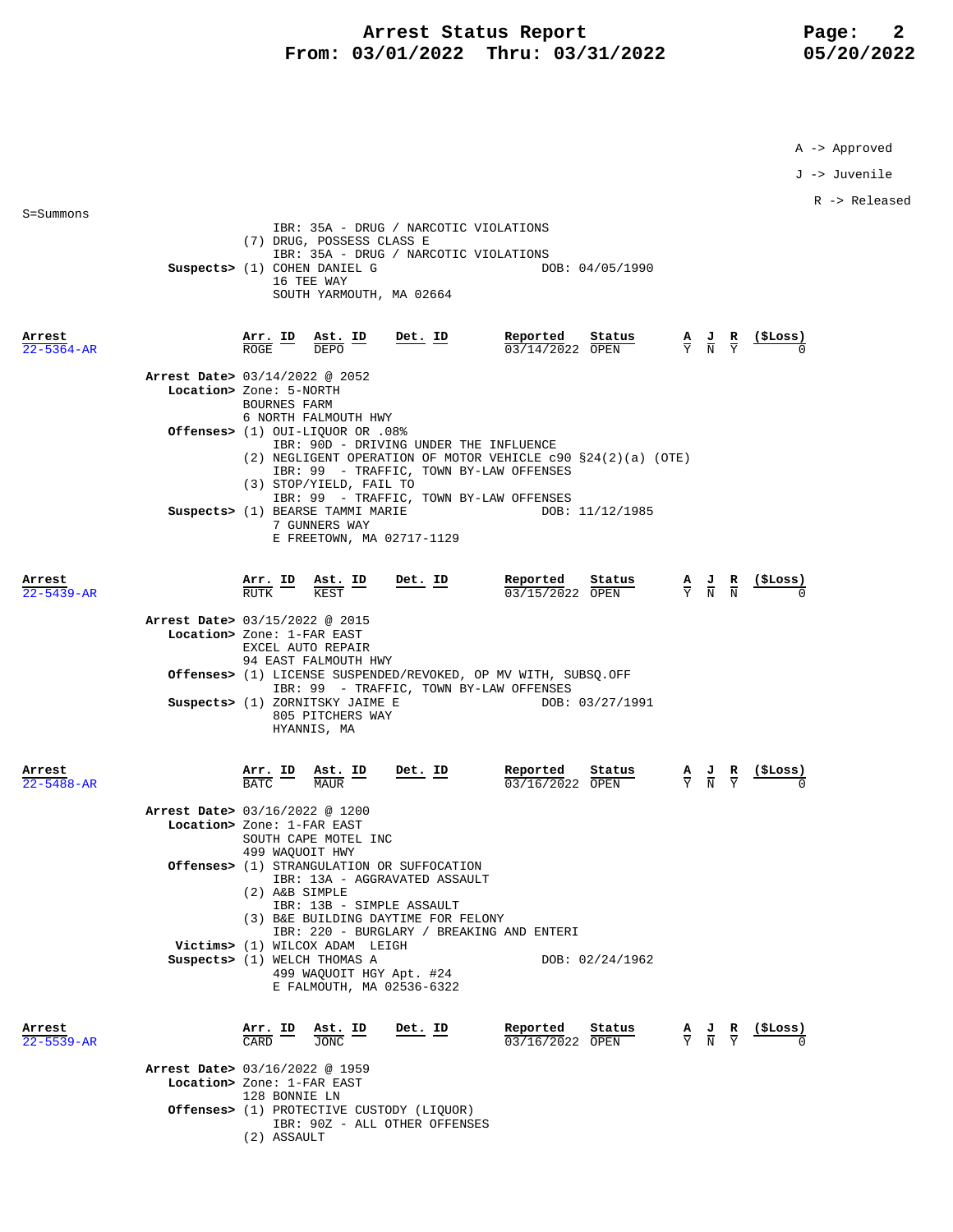## Arrest Status Report Page: 3  **From: 03/01/2022 Thru: 03/31/2022 05/20/2022**

A -> Approved

J -> Juvenile

R -> Released

|                            | Victims> (1) COOPER LUCILLE M                                                                                                                                                                                                                                                                                                                                                                                       |                                                                                                                                          |                                           |          |
|----------------------------|---------------------------------------------------------------------------------------------------------------------------------------------------------------------------------------------------------------------------------------------------------------------------------------------------------------------------------------------------------------------------------------------------------------------|------------------------------------------------------------------------------------------------------------------------------------------|-------------------------------------------|----------|
|                            | Suspects> (1) MACDONALD SCOTT W<br>134 BONNIE LN<br>EAST FALMOUTH, MA 02536-4987                                                                                                                                                                                                                                                                                                                                    | DOB: 03/25/1974                                                                                                                          |                                           |          |
| Arrest<br>$22 - 5844 - AR$ | $\frac{\texttt{Arr.}}{\texttt{LAWL}}$ ID<br>Ast. ID<br>Det. ID<br>LAWL.<br>KEST                                                                                                                                                                                                                                                                                                                                     | Reported<br>Status<br>$\frac{\mathbf{A}}{\mathbf{Y}}$ $\frac{\mathbf{J}}{\mathbf{N}}$ $\frac{\mathbf{R}}{\mathbf{Y}}$<br>03/20/2022 OPEN |                                           | (\$Loss) |
|                            | Arrest Date> 03/20/2022 @ 2320                                                                                                                                                                                                                                                                                                                                                                                      |                                                                                                                                          |                                           |          |
|                            | Location> Zone: 1-FAR EAST<br>507 CENTRAL AVE                                                                                                                                                                                                                                                                                                                                                                       |                                                                                                                                          |                                           |          |
|                            | Offenses> (1) OUI DRUGS<br>IBR: 90D - DRIVING UNDER THE INFLUENCE<br>(2) NEGLIGENT OPERATION OF MOTOR VEHICLE c90 §24(2)(a) (OTE)<br>IBR: 99 - TRAFFIC, TOWN BY-LAW OFFENSES<br>(3) LEAVE SCENE OF PROPERTY DAMAGE<br>IBR: 99 - TRAFFIC, TOWN BY-LAW OFFENSES<br>(4) STOP/YIELD, FAIL TO<br>IBR: 99 - TRAFFIC, TOWN BY-LAW OFFENSES<br>Suspects> (1) SILVA KERRI L<br>354 MARAVISTA AVE<br>TEATICKET, MA 02536-7559 | DOB: 10/26/1989                                                                                                                          |                                           |          |
| Arrest<br>$22 - 6084 - AR$ | $\frac{\texttt{Arr.}}{\texttt{RUTK}}$ ID<br>$Ast.$ ID<br>Det. ID<br><b>DESM</b>                                                                                                                                                                                                                                                                                                                                     | Reported Status<br>03/23/2022 OPEN                                                                                                       | $\frac{A}{Y}$ $\frac{J}{N}$ $\frac{R}{Y}$ | (SLoss)  |
|                            | Arrest Date> 03/23/2022 @ 1800                                                                                                                                                                                                                                                                                                                                                                                      |                                                                                                                                          |                                           |          |
|                            | Location> Zone: 3-CENTER<br>FALMOUTH POLICE DEPARTMENT<br>750 MAIN ST                                                                                                                                                                                                                                                                                                                                               |                                                                                                                                          |                                           |          |
|                            | Offenses> (1) ARREST WARRANT SERVICE<br>IBR: 90Z - ALL OTHER OFFENSES                                                                                                                                                                                                                                                                                                                                               |                                                                                                                                          |                                           |          |
|                            | Suspects> (1) KNIPPEL STEPHEN WILLIAM                                                                                                                                                                                                                                                                                                                                                                               | DOB: 10/09/1992                                                                                                                          |                                           |          |

IBR: 13B - SIMPLE ASSAULT

S=Summons

|                                | E FALMOUTH, MA 02536-7250        |                                                                               |         |  |                             |        |  |                                           |  |          |
|--------------------------------|----------------------------------|-------------------------------------------------------------------------------|---------|--|-----------------------------|--------|--|-------------------------------------------|--|----------|
| Arrest<br>$22 - 6387 - AR$     | Arr. ID Ast. ID<br><b>RUTK</b>   | <b>DESM</b>                                                                   | Det. ID |  | Reported<br>03/27/2022 OPEN | Status |  | $\frac{A}{Y}$ $\frac{J}{N}$ $\frac{R}{Y}$ |  | (\$Loss) |
| Arrest Date> 03/27/2022 @ 1934 |                                  |                                                                               |         |  |                             |        |  |                                           |  |          |
|                                | Location> Zone: 1-FAR EAST       |                                                                               |         |  |                             |        |  |                                           |  |          |
|                                |                                  | 1150 EAST FALMOUTH HWY<br><b>Offenses&gt;</b> (1) PROTECTIVE CUSTODY (LIQUOR) |         |  |                             |        |  |                                           |  |          |
|                                |                                  | IBR: 90Z - ALL OTHER OFFENSES                                                 |         |  |                             |        |  |                                           |  |          |
|                                |                                  | (2) A&B ON POLICE OFFICER                                                     |         |  |                             |        |  |                                           |  |          |
|                                |                                  | IBR: 13A - AGGRAVATED ASSAULT                                                 |         |  |                             |        |  |                                           |  |          |
|                                |                                  | (3) DISTURBING THE PEACE<br>IBR: 90C - DISORDERLY CONDUCT                     |         |  |                             |        |  |                                           |  |          |
|                                | Victims> (1) RUTA KURT S         |                                                                               |         |  |                             |        |  |                                           |  |          |
|                                | Suspects> (1) MALONEY KARA ALSTE |                                                                               |         |  | DOB: 10/03/1984             |        |  |                                           |  |          |
|                                |                                  | 139 NINIGRET Apt. #A                                                          |         |  |                             |        |  |                                           |  |          |
|                                |                                  | MASHPEE, MA 02649                                                             |         |  |                             |        |  |                                           |  |          |
|                                |                                  |                                                                               |         |  |                             |        |  |                                           |  |          |
| Arrest                         | Arr. ID Ast. ID                  |                                                                               | Det. ID |  | Reported                    | Status |  | $\frac{A}{Y}$ $\frac{J}{N}$ $\frac{R}{Y}$ |  | (\$Loss) |
| $22 - 6527 - AR$               | RUTK                             | MASJ                                                                          |         |  | 03/29/2022 OPEN             |        |  |                                           |  |          |
| Arrest Date> 03/29/2022 @ 1631 |                                  |                                                                               |         |  |                             |        |  |                                           |  |          |
|                                | Location> Zone: 5-NORTH          |                                                                               |         |  |                             |        |  |                                           |  |          |
|                                | <b>CURRENT RESIDENT</b>          |                                                                               |         |  |                             |        |  |                                           |  |          |

 IBR: 90Z - ALL OTHER OFFENSES (2) ARREST WARRANT SERVICE

 **Offenses>** (1) FUGITIVE FROM JUSTICE ON COURT WARRANT

14 SHANNONS WAY

279 SEACOAST SHORES BLVD